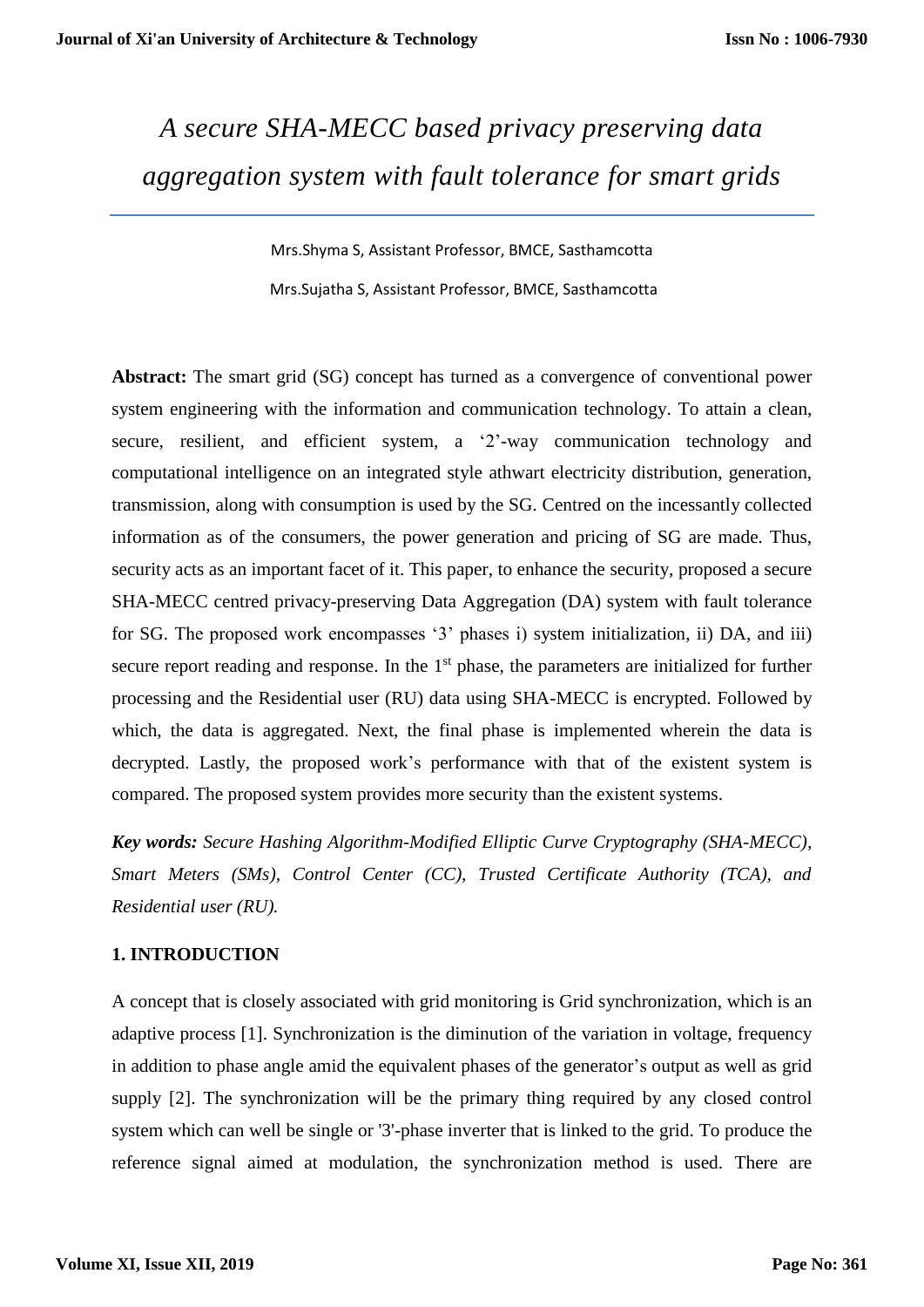numerous synchronization techniques to produce the reference signal of the '3'-phase inverter linked with the grid [3–6], for instance, PLL [7].

Aimed at a single-phase supply, the linear Phase Locked Loop (PLL) is chiefly employed to detect phase. In terms of balanced '3'-phase supply, Synchronous References Frame (SRF) PLL is employed. But, the PLL does not detect phase aimed at unbalanced supply [8]. Thus, to handle unbalanced grid states, Decoupled-Double-SRF (DDSRF) PLL was employed [9], which is capable of detecting the positive sequence phase angle for this. DDSRF-PLL centred upon synthesis circuit was employed in [10] that is frequency-adaptive and could well be simply implemented.

Synchronization failure produces voltage deviation, transients in addition to redundant oscillations inside the network that cause disturbances in power system stability as well as lessens the general effectiveness. The generator might be disconnected as of taking load; in addition, the system gets stricken by means of unbalanced parameters [11]. Consequently, it is vital to generate synchronization, which is why there are disparate sorts of techniques to do so [12]. The connecting generator as well as the grid has to encompass the voltage magnitude, phase sequence, frequency, and phase angle intended for the synchronization process [13]. Disparate countries have disparate grid specifications for the generator synchronization with the main power stream [13].

Here, Section 2 offers surveys of the associated works regarding the proposed work. In sections 3, a concise discussion about the proposed methodology is presented; section 4 analyzes the Investigational outcome and section 5 conveys the conclusion of this paper.

# **2. RELATED WORK**

Lanchao Liu *et al.* [14] recommended a technique called false data detection centred upon the parting of nominal power grid states in addition to anomalies. The nuclear standard minimization along with low-rank matrix factorization was designed to resolve the issues that occur in the electric power grid. This exhibited that the techniques were capable of identifying correct power system operation states; in addition, detect the malevolent attacks, even in the situation where the gathered measurement was partial. Numerical simulation outcomes of the synthetic in addition to real-data authenticated the mechanism's effectiveness.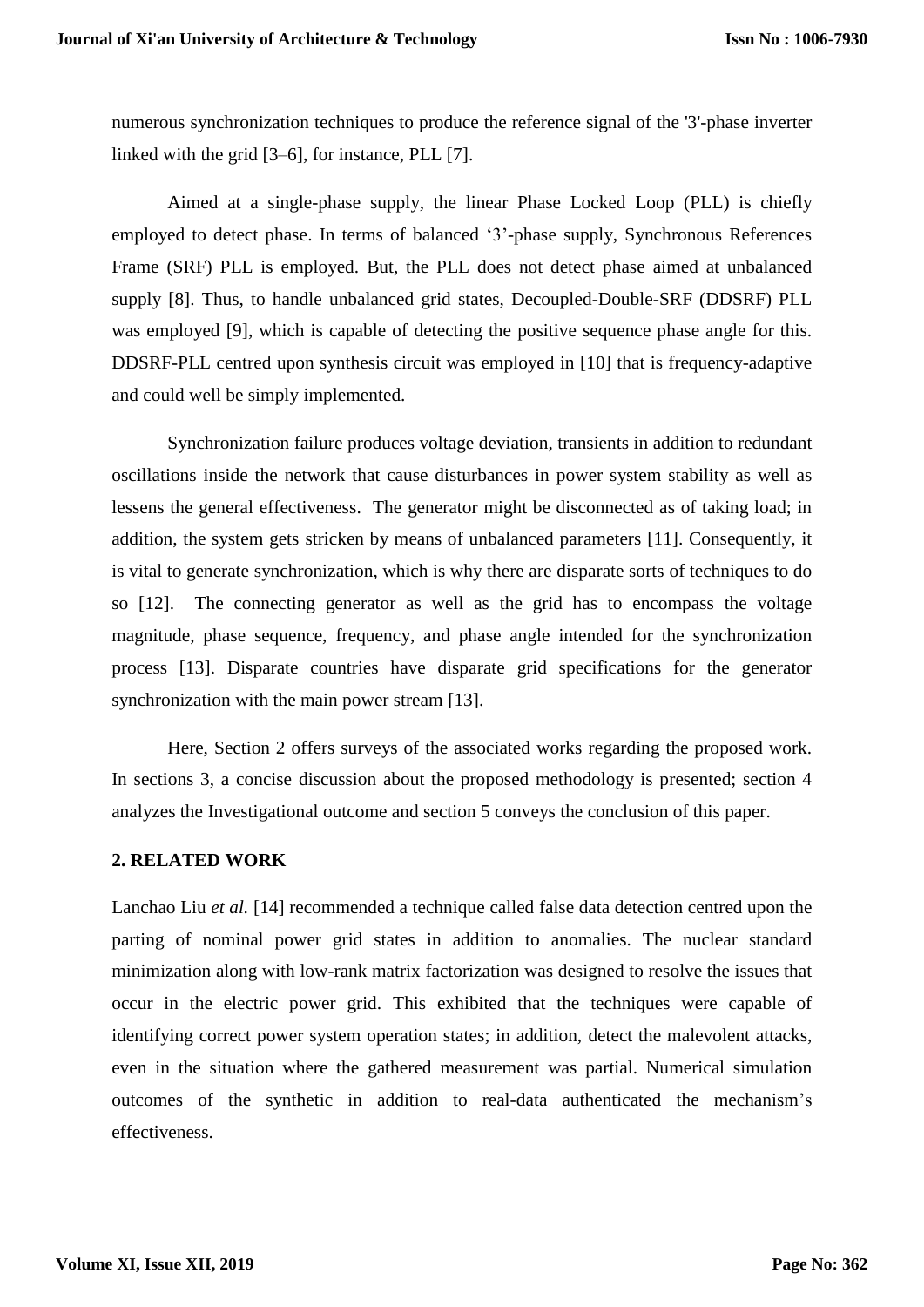Mohamed Amine Ferrag [15] exhibited an effective Privacy-Preserving (PP) energy expenditure system having updating certificates, termed EPEC, for safe SG communications. It encompassed '4' phases i) Gateways (GW) initialization, ii) party registration, iii) PP energy consumption, iv) updating certificates. With respects to transmission delay performance, an extensive performance evaluation was done to display the EPEC effectiveness. This evaluation included '3' sorts of curves i.e. the Barretos–Naehrig curve, the Kachisas–Schaefer–Scott curve, and the Barretos–Lynn–Scott curve.

Le Chen *et al.* [16] suggested a MuDA, which is a multi-functional DA scheme aimed at PP-SG communications. By means of MuDA, the SG control center (CC) was computed diverse statistical functions of data in a PP mean to offer diversiform services. In addition, MuDA handled the differential attack that most safe DA schemes suffer from. The approach elucidated via 'meticulous security as well as utility analyses' that MuDA preserved data privacy along with a tolerable noise rate. Wide-ranging performance evaluations were done. These exemplified the effectiveness of MuDA scheme to a renowned aggregation scheme with respect to communication overhead (CO).

Hongwei Li *et al.* [17] presented a competent scheme that employed homomorphic encryption for attaining PP demand aggregation as well as efficient response. Security examination implied that it attained PP of electricity requirement, forward privacy of session keys, as well as the evolution of private keys. It had enhanced efficiency regarding computation as well as CO with reference to an existent scheme that as well attained forward secrecy, and adaptively controls the key evolution for balancing the trade-off amid the communication effectiveness along with security level.

Lajos Török *et al.* [18] exhibited an adaptive PLL-centred grid-fault tolerant control. The corrected line voltage was synchronized with the inductor current. Trailing the phase angle of the corrected line voltage gave the likelihood to envisage the subsequent sampling value. The re-compensation error was brought about by means of the delays of sampling as well as modulation. The solution offered noise immunity aimed at the present controller to the line voltage conflict.

# **3. PROPOSED METHODOLOGY**

A propitious approach that could solve the carbon emission along with the energy crisis issues is the SG. For the optimal use of energy, the power consumption data are gathered in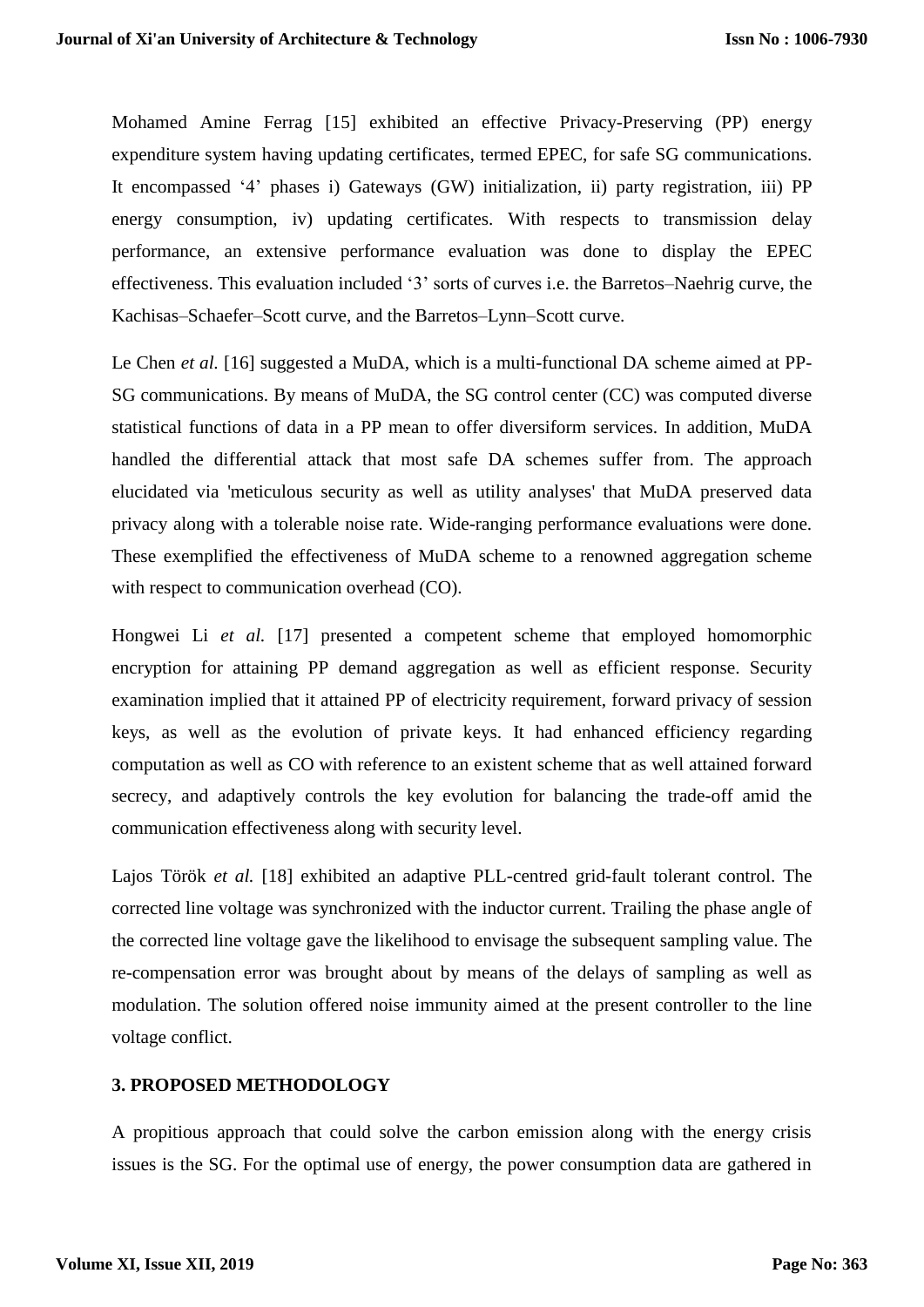SG. Practically still, the security issue is present there during communication. This paper proposed a secure SG communication system based on the Secure Hashing Algorithm – Modified Elliptic Curve Cryptography (SHA-MECC) algorithm. The proposed work mainly comprises '3' parts: i) system initialization, ii) DA, and iii) secure report reading and response. The proposed methodology's block diagram is exhibited in Figure 1,



**Figure 1:** Structure for the proposed system

#### **3.1 System Initialization**

Here, the system is initialized, where the Trusted Certificate Authority (TCA) and CC plays an important role. In order to prudently equipoise the consumption between peak and off-peak periods, the CC contrives a better power generation plan. A certificate authority is basically an authentication server in grid. For the entire system, a sensible bootstrap would be the trusted Operation Authority (OA). The TCA and CC generate the associated parameters aimed at the operations so as to initialize the system. In this phase, the private key $(pr_y)$ , public key  $(pu_y)$ , secret key  $(se_y)$  and the hash value of the public key  $H((pu_y))$  are generated by the OA. Precedently to initialization, the CC sends a data collection request to the RU. The data collection of the RU is expressed as follows,

$$
Ru_s = \{Ru_1, Ru_2, Ru_3, \dots, Ru_n\}
$$
 (1)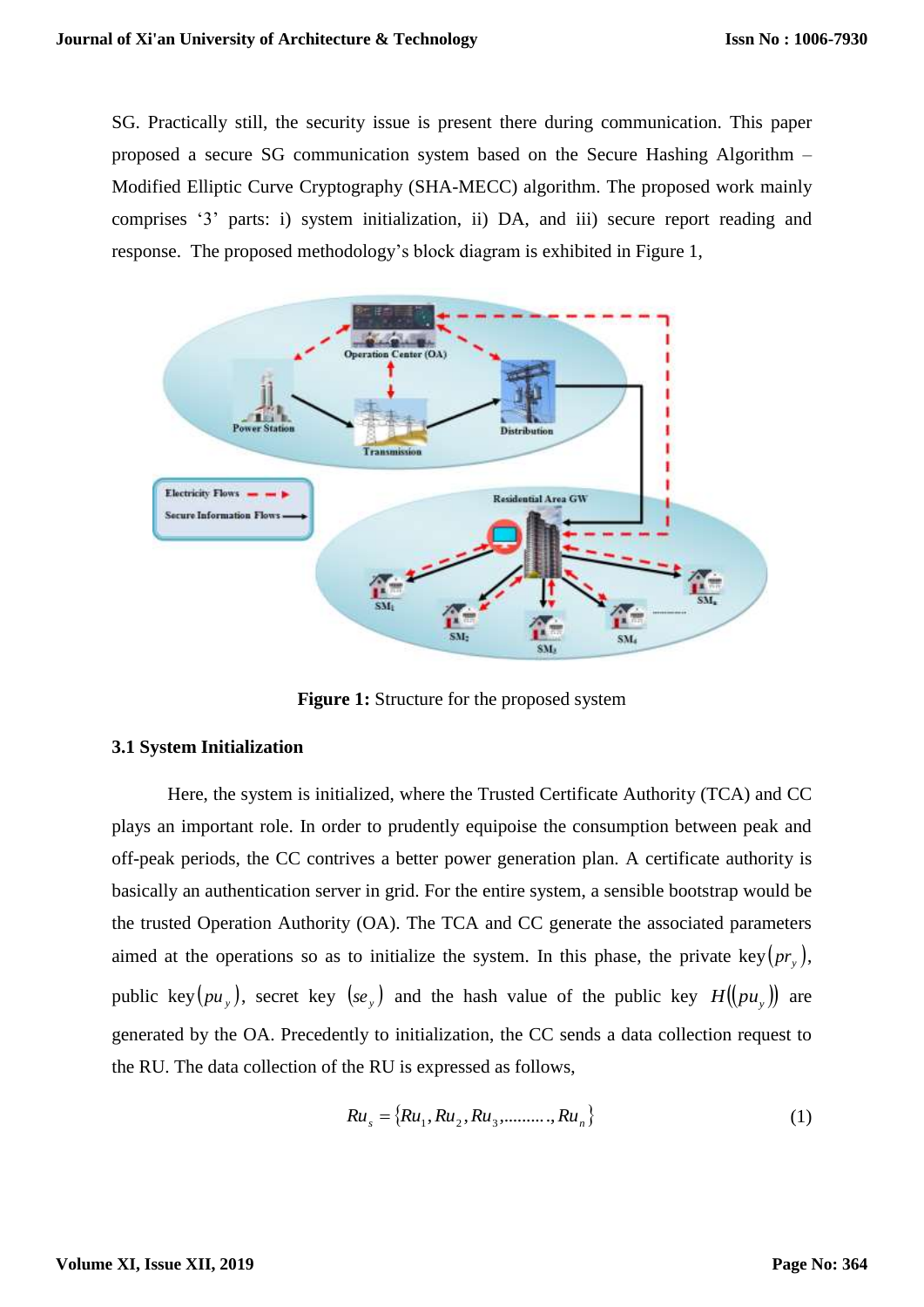Where,  $Ru_s$  denotes the residential users set and the  $Ru_n$  signifies the n-number of RU and the collected data from the RU is denoted as  $D_r$ . Then, the SM of the grid, by utilizing the SHA-MECC, encrypts the current electricity usage data and transmits the encrypted packet to the local-GW in RU. SMs stand as the vital components in SG that are deployed at the consumer's side to periodically record the energy consumption. Collecting the electricity usage data might contrive to the divulgence of user privacy-sensitive information that will lead to the user's privacy breach. The attackers could envisage the user's activities just by tapping the communication messages that take place between SMs and CC i.e., the individual's electricity demand. Thus, the RU data is encrypted in order to protect their privacy. The encryption using SHA-MECC is explained as follows,

The mechanism that is utilized for key generation acts as the main strength that the encryption technique depends-on in the cryptographic procedure. In the proposed methodology, three keys are generated, which are expressed in the below equations. The SHA 512 algorithm generates the hashed public along with the private key to get hash codes and these hash codes are utilized in the encryption as well as decryption process.

$$
pu_y = pr_y * p_c \tag{2}
$$

Here,  $p_c$  represents the Point on the Curve.

#### **Secret Key:**

Now, the se<sub>y</sub> is created by summing the  $pu_y$ ,  $pr_y$  and  $p_c$ , which is shown in the below equation,

$$
se_y = pu_y + pr_y + p_c \tag{3}
$$

#### **Encryption**  $(E_c)$ :

After generating  $se_y$ , the values that are acquired from the RU are encrypted. The encrypted data encompasses '2' cipher texts, which are being mathematically depicted as given below.

$$
C_1 = ((K := 1, 2, \dots, (n-1)) * p_c) + s e_y \tag{4}
$$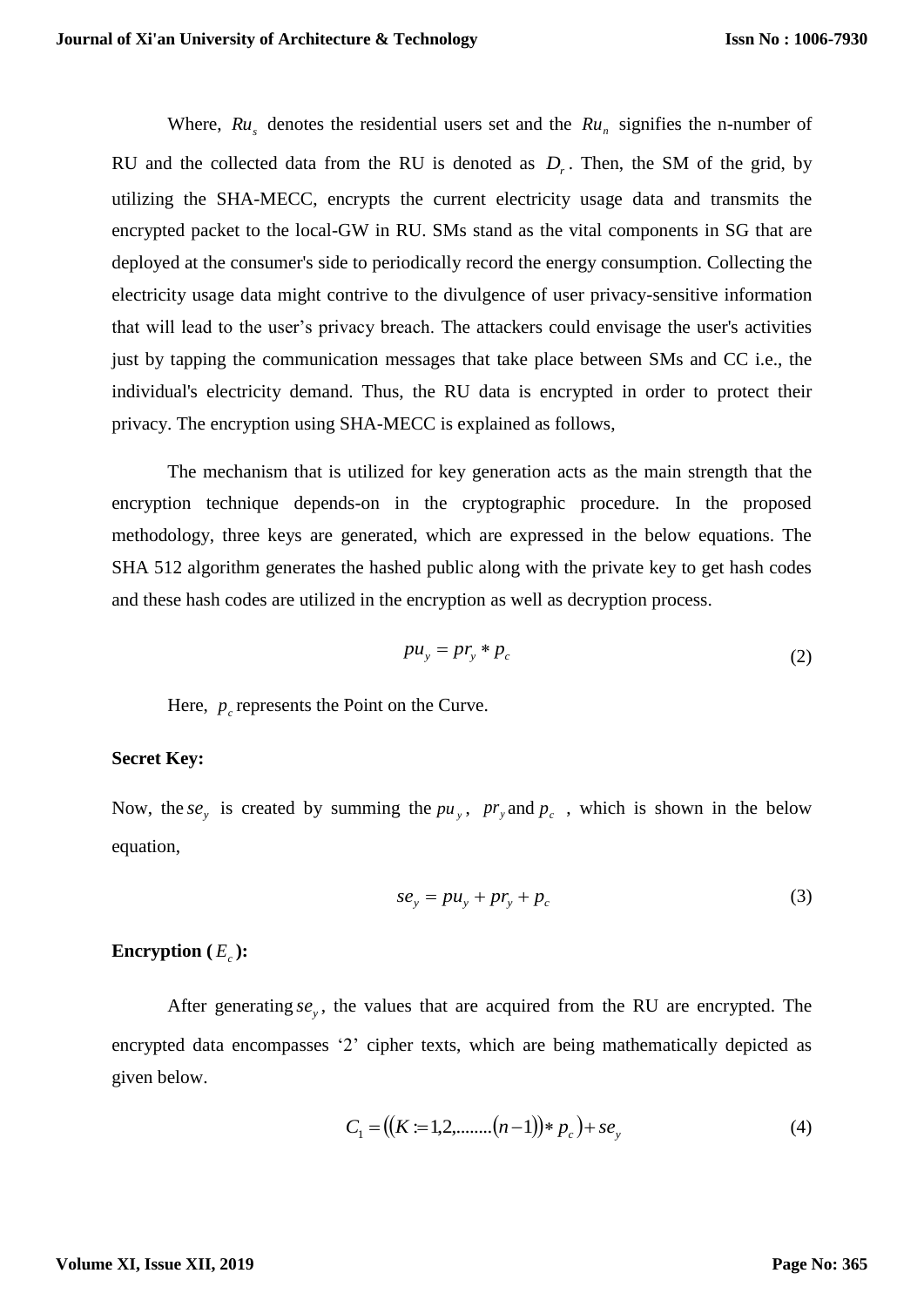$$
C_2 = (D_r + ((K := 1, 2, \dots, (n-1)) * H(pu_y)) + se_y
$$
 (5)

Here,  $C_1$  and  $C_2$  represents the '2' cipher texts, K is the random number generated in ( 1 to  $n-1$ ) interval,  $D_r$  is the original data from the RU,  $H(pu_y)$  represents the Hash value of Public key.

#### **SHA 512 Algorithm:**

Several computational procedures are performed here, which are visually exhibited in Figure 2. In order to form a multiple of 1024 bits, the message bits are being padded with the additional bits, which is then split into tiny parts of  $1024$  bits. The  $1<sup>st</sup>$  block is connected to the initializing vector and the hash code is generated. The subsequent blocks are connected to the formerly generated hash codes. The SHA 512 algorithm's operation is exhibited in Figure 2,



**Figure 2:** Illustration of the SHA 512 Algorithm

The proposed SHA-MECC's Pseudocode is portrayed in Figure 3,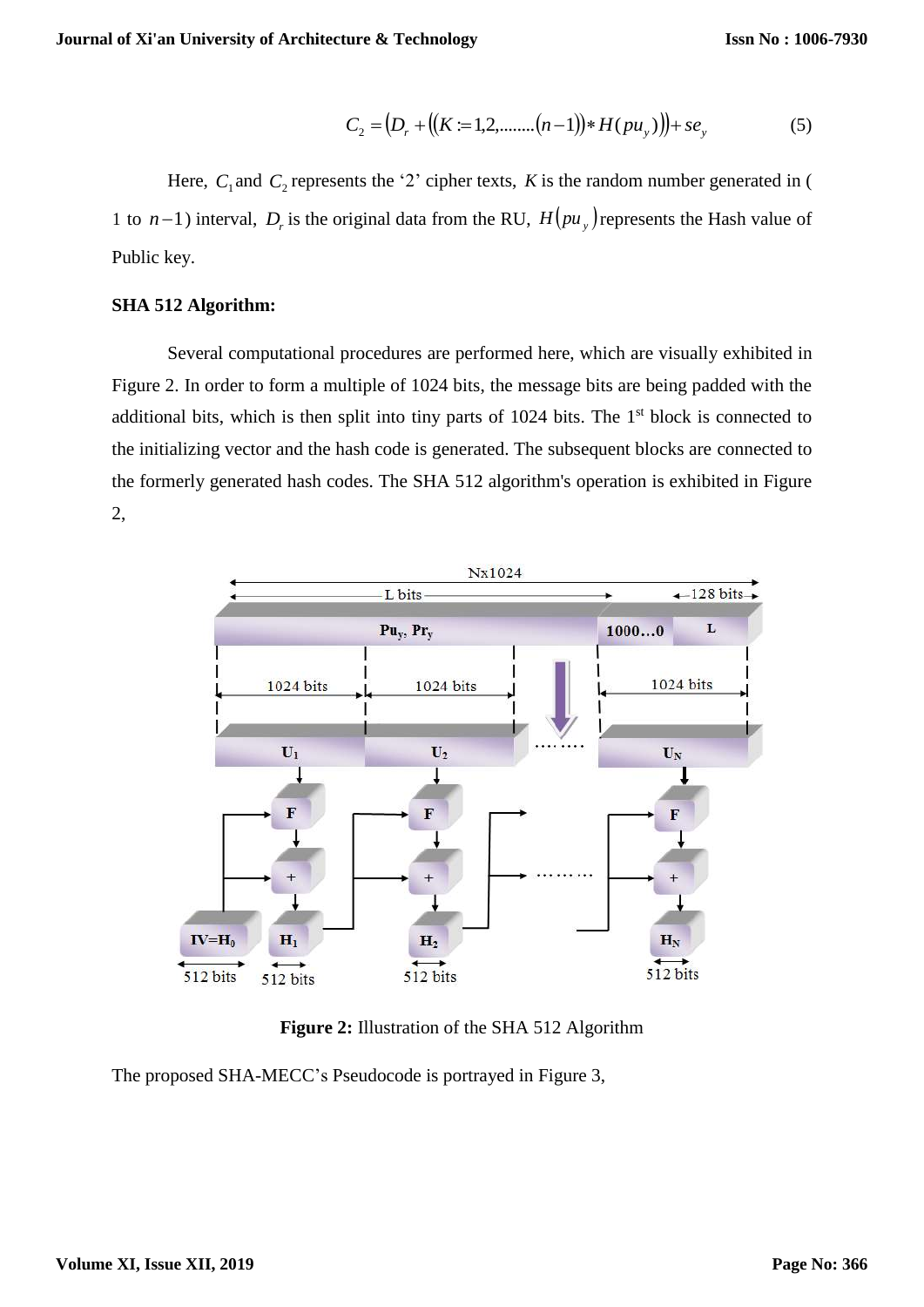Input: Residual user (Ru) data D, **Output:** Encrypted data  $E_c$ **Begin Generate** Public Key $(pu_v)$ , Private Key $(pv_v)$ , Secret Key  $(se_v)$ for //Encryption  $C_1 := ((K = 1, 2, 3, \dots, n-1) * p_c) + se_v$  $C_2 := (D_r + (K = (1,2,3, \dots, n-1) * H(pu_y)) + se_y$ //Decryption  $D_r := (((C_2 - H(pr_v)) * C_1) - se_v)$ End

**Figure 3:** Pseudo code for the proposed SHA-MECC

#### **3.2 Data aggregation**

After encryption, the data of the RU are aggregated. For every  $\eta$  minutes, the realtime electricity usage data (almost) of the RU is gathered for getting a more precise power consumption style. For the authentication verification, the local-GW fixed the threshold value. The RU reports arrive at the GW, and it verifies the authentication. The GW aggregates the legitimate usage data, check if the flexible threshold can be met. And if it does, then GW forwards the encrypted aggregation data to the CC or else it stops the aggregation, and resends data requests to users. The checking condition of the aggregation is expressed as follows,

$$
Ru_s \to GW_s : \{E_c \|T_h\} \tag{6}
$$

Where,  $GW<sub>s</sub>$  represents the gateway of the RU set,  $E<sub>c</sub>$  denotes the encrypted data and *Th* denotes the threshold value.

### **3.4 Secure report reading**

Subsequent to receiving the data packets as of GW, CC authenticates the packet source and verifies the validity of the data. This is done to double-check its claims of coming as of the GW  $(C(GW))$  as well as the data integrity. The checking condition is expressed as,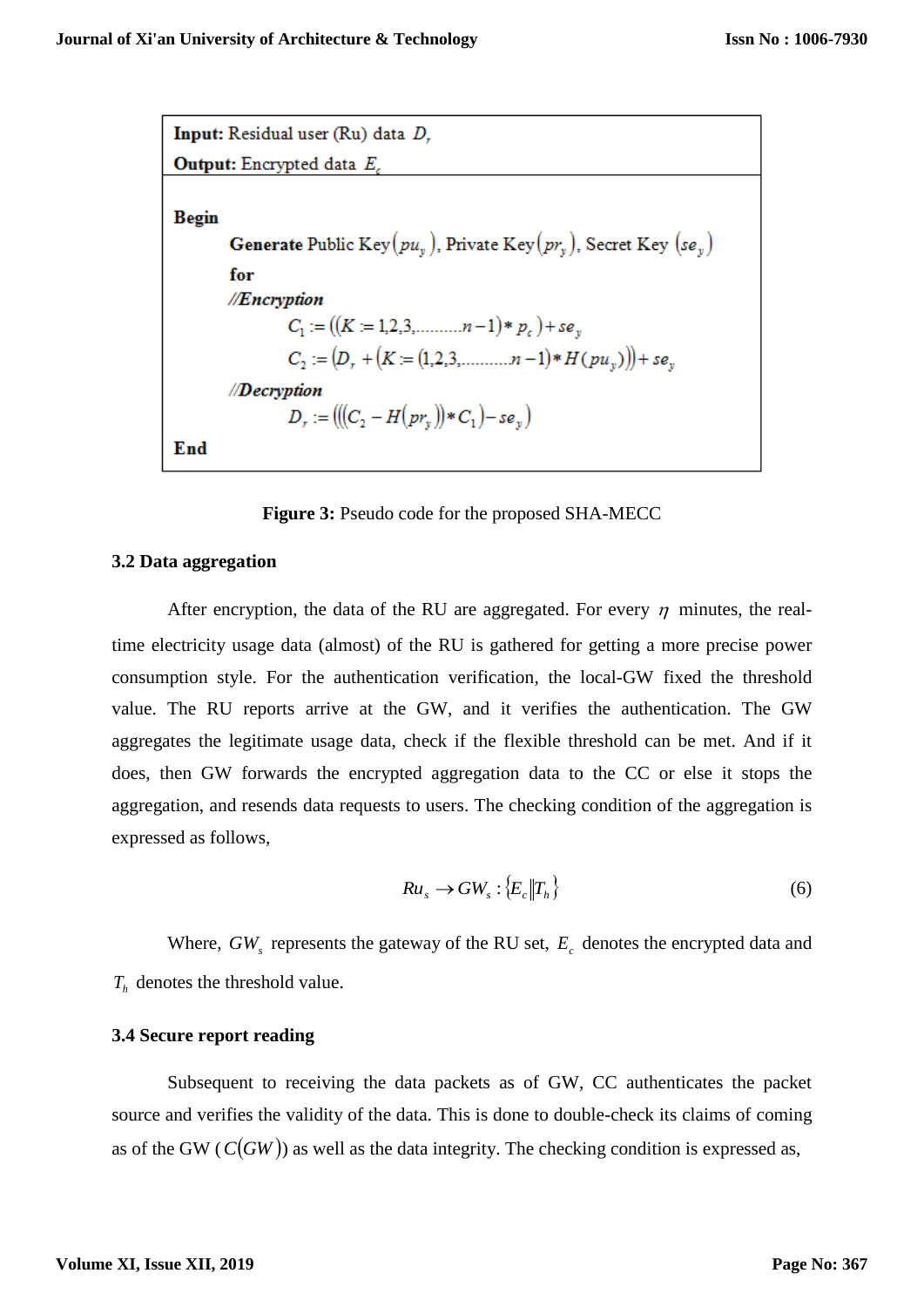$$
S_r \to E_c \| C(GW) \tag{7}
$$

After verification, the CC decrypts the ciphertext and recovers the aggregated usage data of the Residential Area. Then, it can obtain the power consumption style centred on the almost real-time aggregation data without exposing the individual user data, and consequently, make the generation schedule as well as dynamic pricing accordingly. The decryption process is expressed as,

# **Decryption:**

Here,  $se_y$  is added to two cipher texts.

$$
D_r = (((C_2 - H(pr_y)) * C_1) - se_y)
$$
\n(8)

Where  $D_r$  signifies the original message. In the decryption process, the  $se_y$  is subtracted from the normal decryption equation.

#### **4. RESULT AND DISCUSSION**

In this section, the proposed privacy-preserving DA system centred on SHA-MECC performance is analyzed. The proposed work is employed in the MATLAB/Simulink. The proposed system's performance is compared with the existing Elliptic Curve Cryptography (ECC) based DA in the SG communication system with respect to computational cost and CO. The comparison is displayed in Figure 4,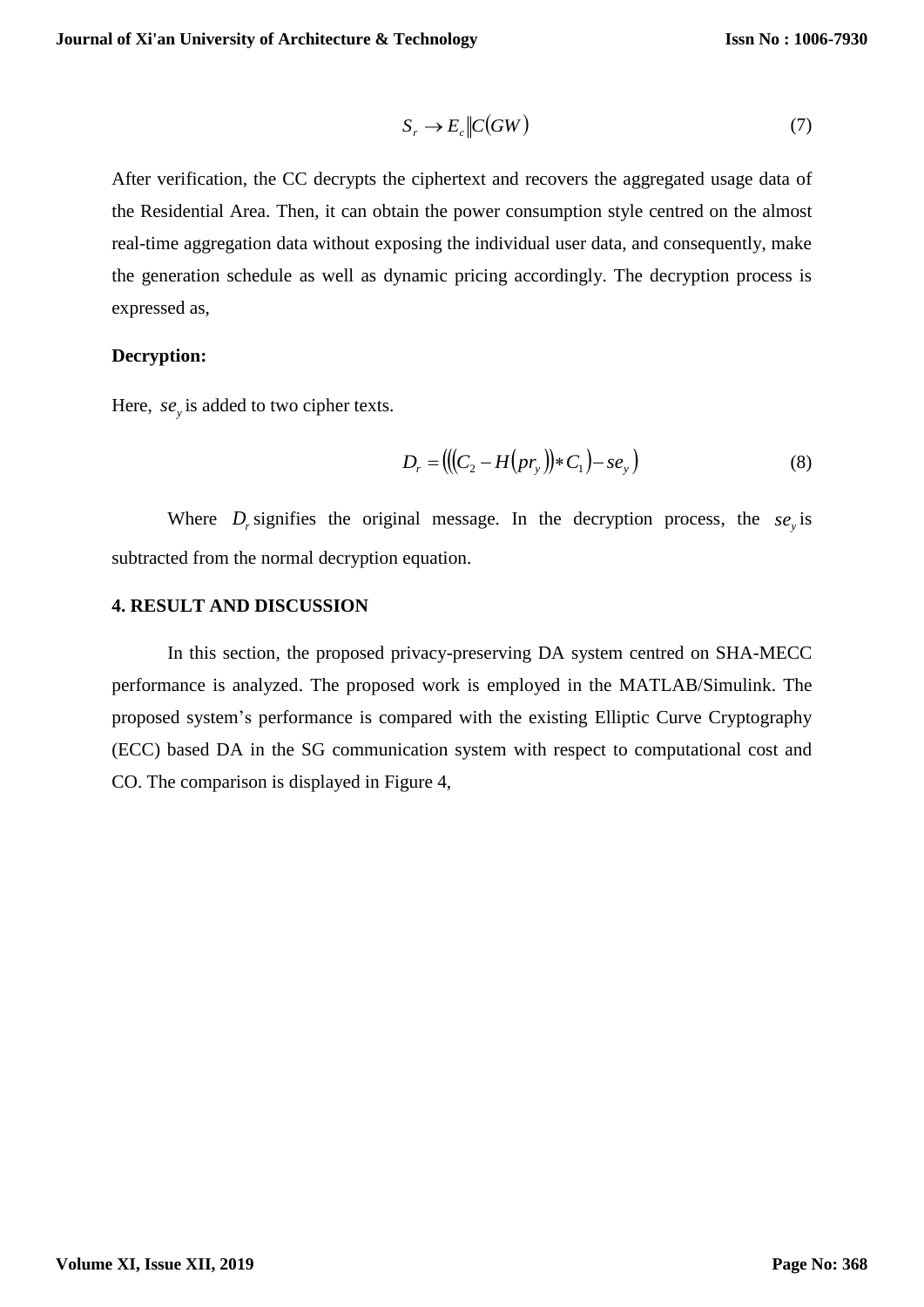

**Figure 4:** Compared the performance of the proposed SHA-MECC with the existing ECC in terms of computational cost

Figure 4 demonstrates the proposed SHA-MECC based secure DA's performance on grid communication with that of the existing ECC base DA concerning the computational cost. Here, the computational cost is measured in ms, and it varies based on the number of users that ranges from 0 to 200. The proposed SHA-MECC has less computational cost compared to the existing ECC. Hence, it proved that the proposed system has a better performance when weighted against the existing method.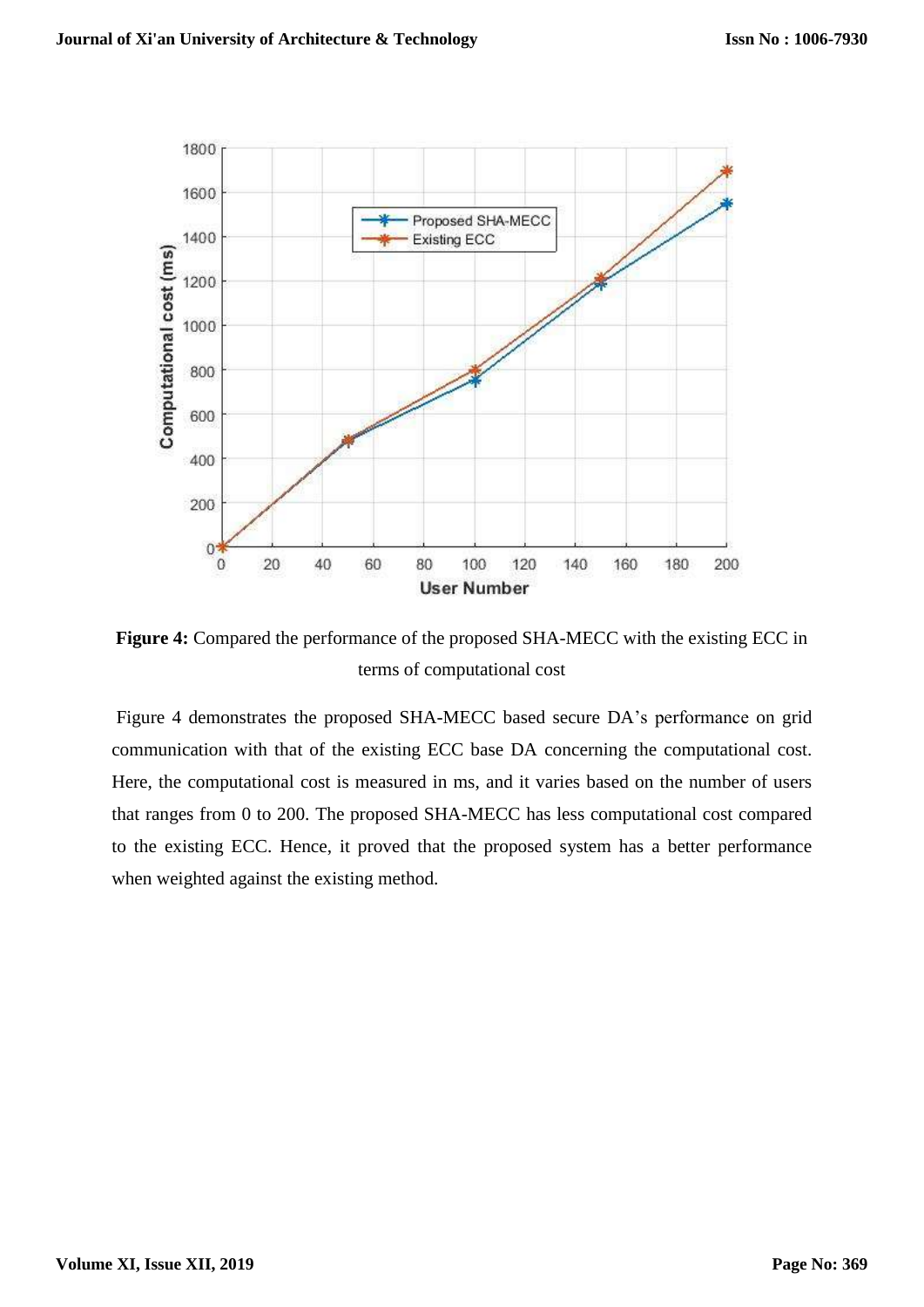

**Figure 5:** Compared the performance of the proposed SHA-MECC with the existing ECC in terms of CO (different users)

Figure 5 compared the proposed SHA-MECC performance with that of the existent ECC base DA concerning the CO. Here, the CO is gauged in kb and the CO varies based on the number of users that ranges as of 0 to 1000. The proposed SHA-MECC has less CO than the existing ECC. Thus, it concluded that the proposed system shows enhanced performance than the existing methodology.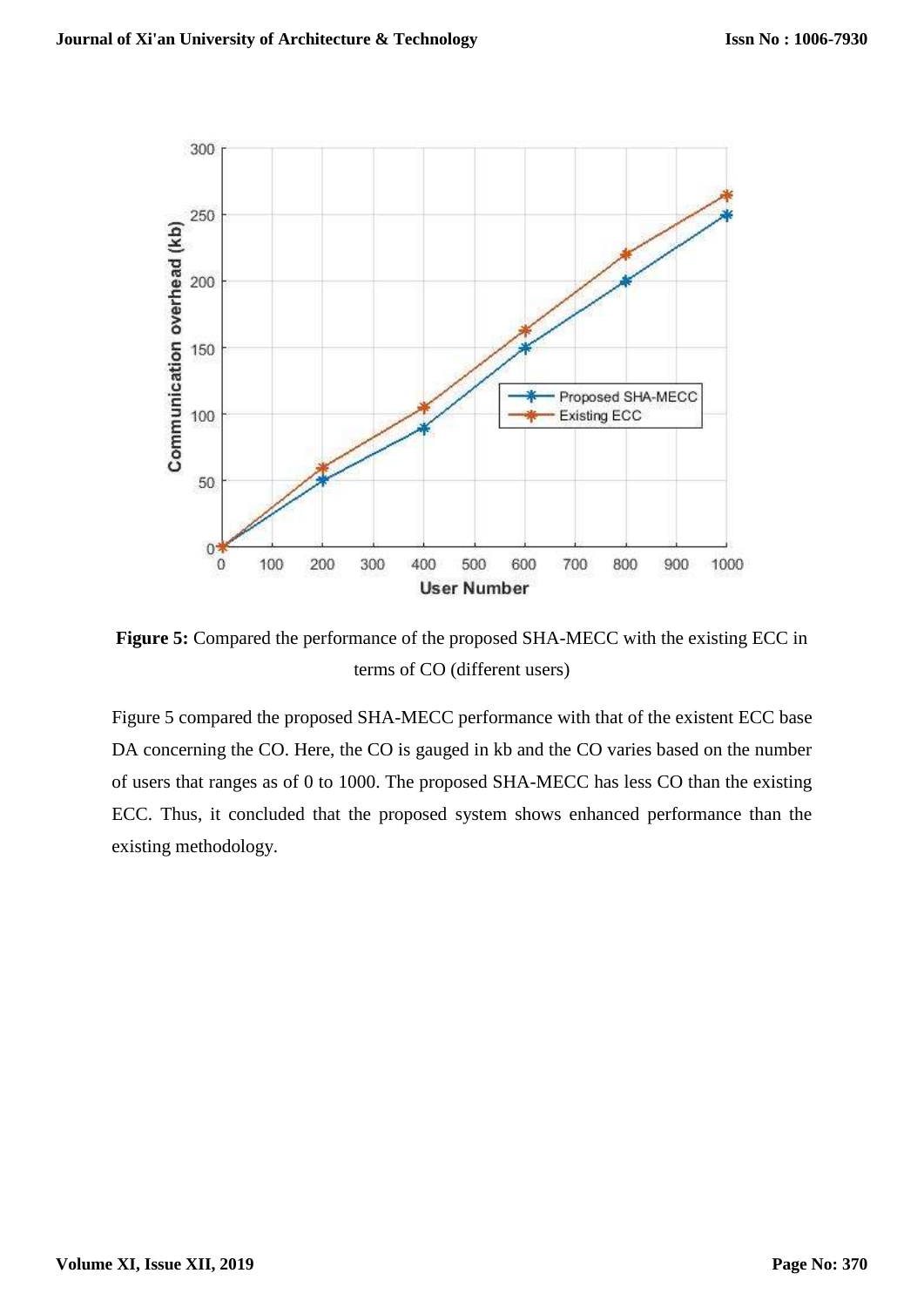

**Figure 6:** Compared the performance of the proposed SHA-MECC with the existing ECC in terms of CO (different data size)

Figure 6 exhibits the performance of the proposed SHA-MECC with the existing ECC base DA concerning CO. Here, CO performance varies based on different data size that ranges from 0 to 2000. The proposed SHA-MECC has low CO than the existing ECC. Figure 6 observation exhibits that the proposed system gives better security than the existing methodology.

#### **5. CONCLUSION**

For the upcoming-generation smart technologies, the SG is viewed as the most imperative trend. The conventional power grid is taken and being integrated with a real-time (almost) communication system and intelligent control system in the SG. The security acts as an vital aspect for grid communications. This paper proposed a secure SHA-MECC based privacypreserving DA system with fault tolerance for SG. The proposed methodology consists of three phases, i) system initialization, ii) DA, and iii) secure report reading and response. Compared to the preceding schemes, the SHA-MECC system provides better performance. It as well provides security analysis to demonstrate the level of security achieved in this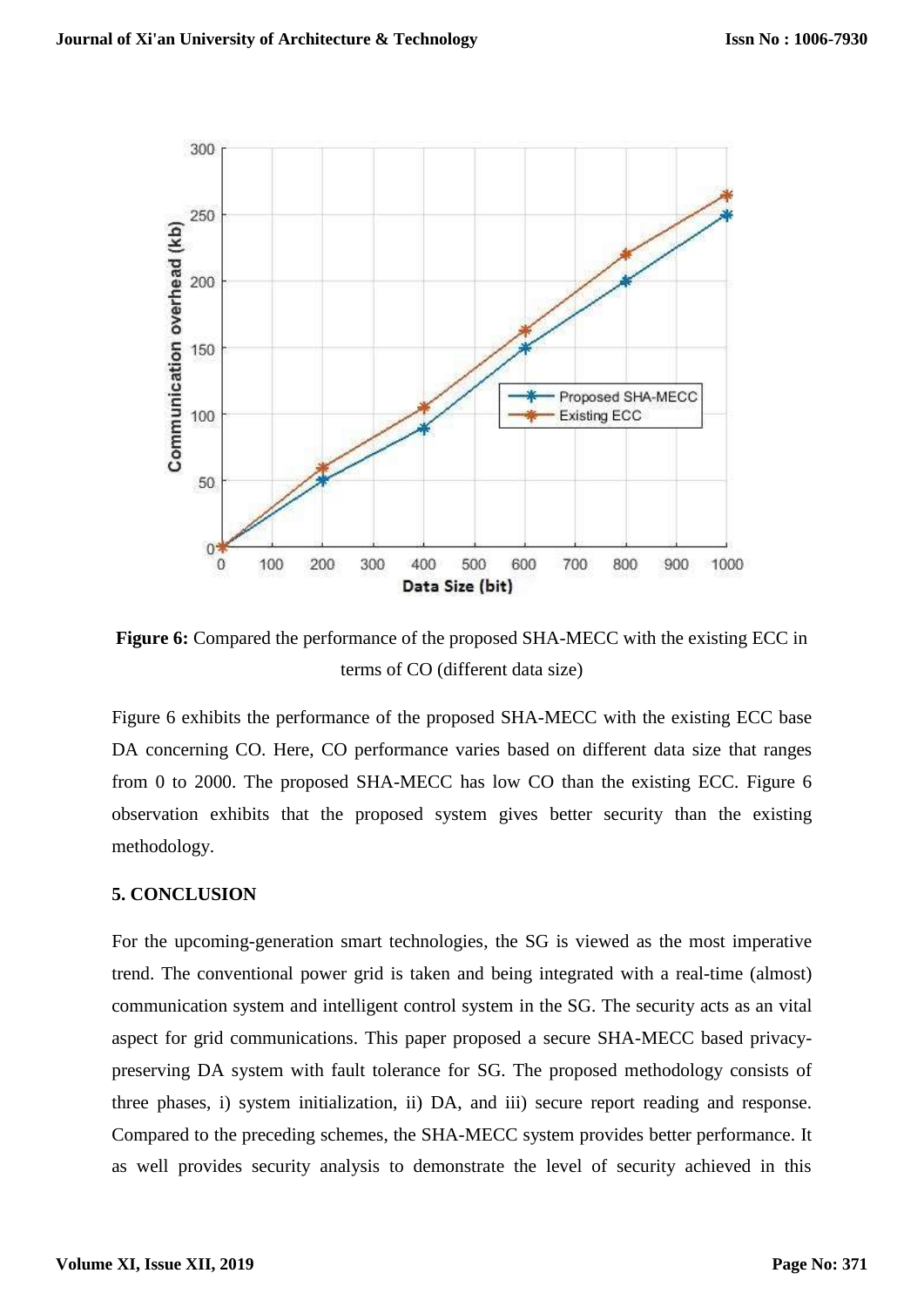scheme. Finally, by comparing the computational cost as well as the CO with existing schemes, the proposed work establishes the efficiency of this scheme.

# **REFERENCES**

- 1. Yonggang Li, Jianwen Li, Yaxiong Lei, and Wei Sun, "Grid synchronization technology for distributed power generation system", In IEEE Conference and Expo Transportation Electrification Asia-Pacific (ITEC Asia-Pacific), pp. 1-6, 2014.
- 2. Naga Sarvani, B., Vineela Thulasi B., Rahul K., K. Satish Kumar, and V D Sekhara Varma, "Detection of power grid synchronization failure on sensing frequency and voltage beyond acceptable range and load protection", 2017.
- 3. Valentin Oleschuk, Gabriele Grandi, and Padmanaban Sanjeevikumar, "Simulation of processes in dual three-phase system on the base of four inverters with synchronized modulation", Advances in Power Electronics, 2011.
- 4. Wei Chen, Yifei Wu, Renhui Du, Qingwei Chen, and Xiaobei Wu, "Speed tracking and synchronization of a dual-motor system via second order sliding mode control", Mathematical Problems in Engineering, 2013.
- 5. Remya Krishna, Deepak E. Soman, Sasi K. Kottayil, and Mats Leijon, "Synchronous current compensator for a self-balanced three-level neutral point clamped inverter", Advances in Power Electronics, 2014.
- 6. Sifeu Takougang Kingni, Gaetan Fautso Kuiate, Romanic Kengne, Robert Tchitnga, and Paul Woafo, "Analysis of a no equilibrium linear resistive-capacitive-inductance shunted junction model, dynamics, synchronization, and application to digital cryptography in its fractional-order form", Complexity 2017.
- 7. Ricardo Bressan Pinheiro, and José Roberto C. Piqueira, "Designing all-pole filters for high-frequency phase-locked loops", Mathematical Problems in Engineering 2014.
- 8. Godha, R., Ch VSS Sailaja, and KV Ramana Murthy, "Improved grid synchronization algorithm for DG system using and UH PLL under grid disturbances", vol. 3, no. 12, pp.69, 2014.
- 9. Khaled Syfullah Fuad, and Eklas Hossain, "Performance of grid-voltage synchronization algorithms based on frequency-and phase-locked loop during severe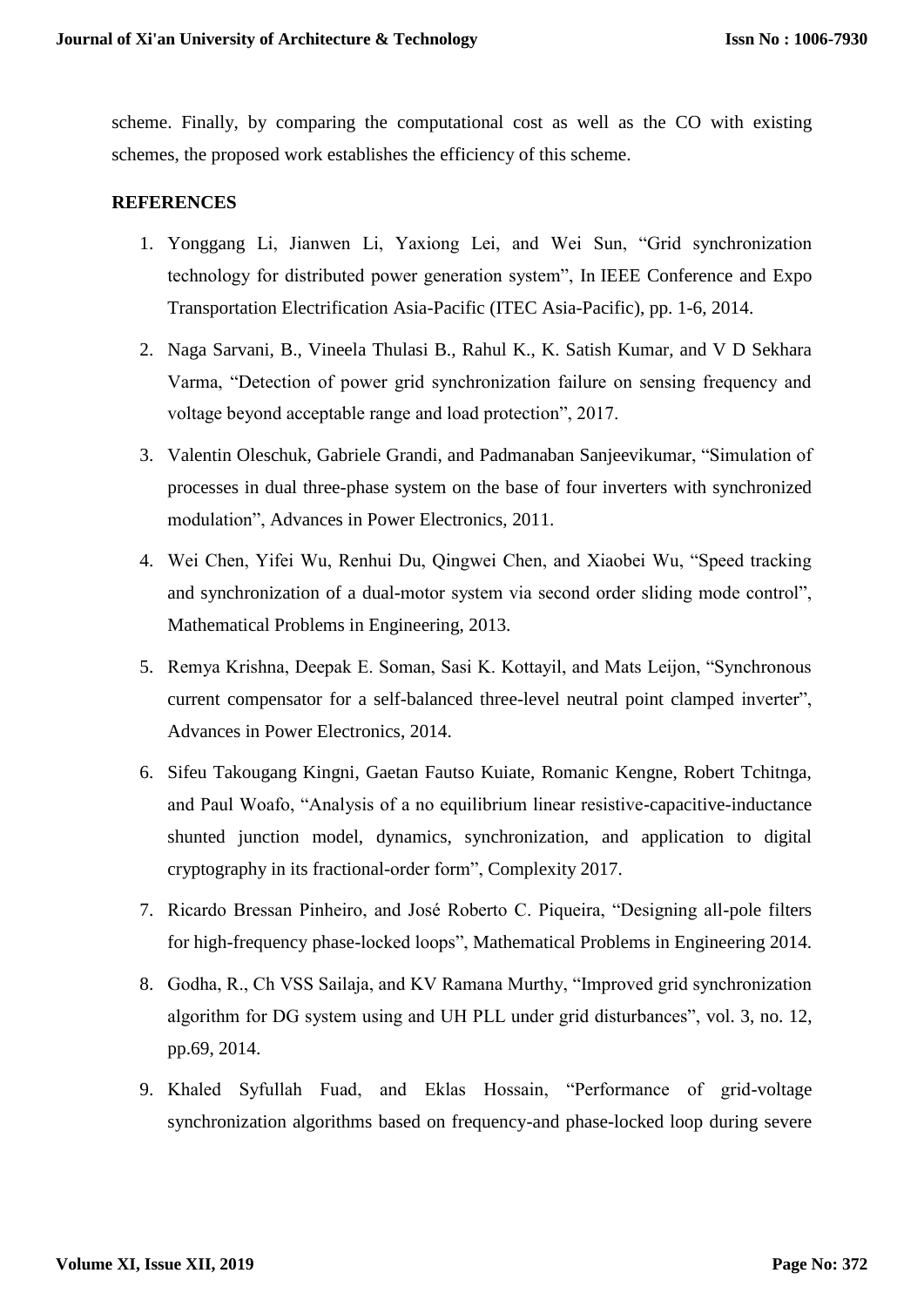grid fault conditions", In 3rd International Conference on Electrical Engineering and Information Communication Technology (ICEEICT), pp. 1-6, 2016.

- 10. Fang Xiong, Wang Yue, Li Ming, Wang Ke, and Lei Wanjun, "A novel PLL for grid synchronization of power electronic converters in unbalanced and variable-frequency environment", In The 2nd International Symposium on Power Electronics for Distributed Generation Systems, pp. 466-471, 2010.
- 11. Ruturaj V. Shinde, Bharadwaj P.D, "A review on generator grid synchronization needs effects, parameters and various methods", International Journal for Research in Applied Science & Engineering Technology (IJRASET), vol. 4, no. IV, 2016.
- 12. Muhammad Waqas Khan, Muhammad Saleem, Ashfaq Ahmad and 4Ahmad Ayaz, "Synchronization of photo-voltaic system with a grid", IOSR Journal of Electrical and Electronics Engineering, vol. 7, no. 4,pp. 01-05, 2013.
- 13. Mishal Mahmood, Mariam Azam, Khair-un-Nisa Fatima, Muhammad Sarwar, Muhammad Abubakar, and Babar Hussain, "Design and implementation of an automatic synchronizing and protection relay through power-hardware-in-the-loop (phil) simulation", 2019.
- 14. Lanchao Liu, Mohammad Esmalifalak, Qifeng Ding, Valentine A. Emesih, and Zhu Han, "Detecting false data injection attacks on power grid by sparse optimization", IEEE Transactions on Smart Grid, vol. 5, no. 2, pp. 612-621, 2014.
- 15. Mohamed Amine Ferrag, "EPEC: an efficient privacy-preserving energy consumption scheme for smart grid communications", Telecommunication Systems, vol. 66, no. 4, pp. 671-688, 2017.
- 16. Le Chen, Rongxing Lu, Zhenfu Cao, Khalid AlHarbi, and Xiaodong Lin, "MuDA: Multifunctional data aggregation in privacy-preserving smart grid communications", Peer-to-peer networking and applications, vol. 8, no. 5, pp. 777-792, 2015.
- 17. Hongwei Li, Xiaodong Lin, Haomiao Yang, Xiaohui Liang, Rongxing Lu, and Xuemin Shen, "EPPDR: An efficient privacy-preserving demand response scheme with adaptive key evolution in smart grid", IEEE Transactions on Parallel and Distributed Systems, vol. 25, no. 8, pp. 2053-2064, 2013.